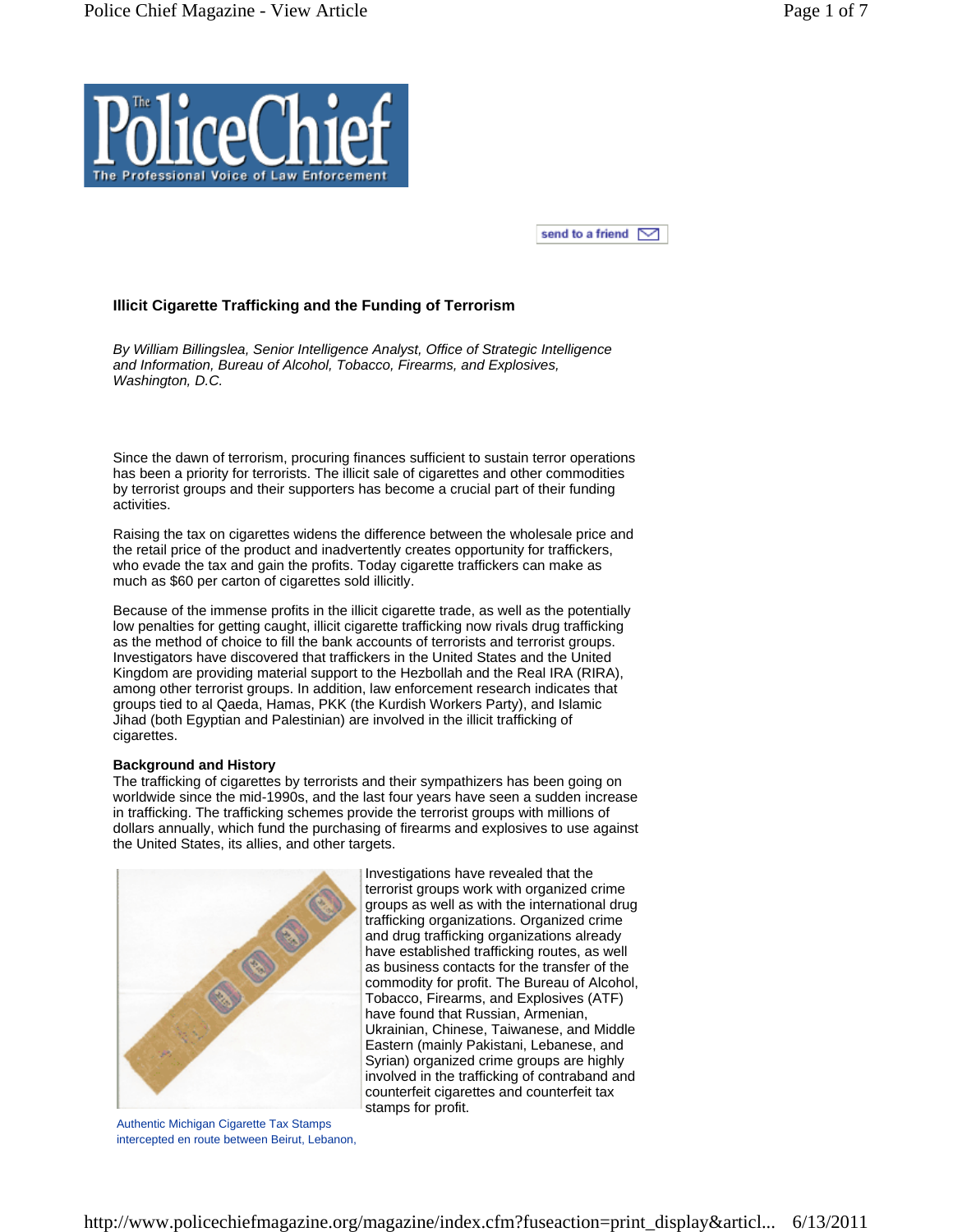being sent to Paraguay to be couterfeited. Both Known and suspected Hezbollah and the sender of the Stamps and the receiver are Hamas members have established front believed to have Hezbollah connections. companies and legitimate businesses in the cigarette trade in Central and South

America. Indications from law enforcement sources are that these companies traffic in contraband and counterfeit cigarettes and tax stamps for profit and then use the proceeds to purchase arms and ammunition.

Using consumables, specifically cigarettes and gasoline, groups that are funding terrorism not only place a legal commodity into an illegal market system but also commit money laundering, fraud (both consumer and business), and tax evasion. The key is that these traffickers are not using the illicitly obtained funds for personal gain but are actually providing the funds as direct support to specific groups that espouse their political or ideological agenda.

## **Terrorist Group Involvement**

The involvement of terrorist groups and their support personnel in the illicit movement of consumables began in the 1980s. The activities of the business people in the Middle East and Asia became a model in how to succeed in making money when most normal government or civil operations in these regions had become impotent or nonexistent. Terrorist groups and terrorist support networks observed how in uncertain or extreme times business people were still making money and had adapted to the cultural changes and hardships.

This was evident in the gold souks in Beirut, Lebanon, and the ad hoc gasoline service stations established along major lines of communication by entrepreneurs. These ad hoc businesses operated out of the back of vehicles and houses, and these business people were flourishing and expanding their hastily established operations. The primary reason they were so successful was that they were providing needed and luxury items to the average consumer after the economic system in the region had basically collapsed due to conflict or natural disaster. These business people were so resourceful it has been reported they were actually tunneling under the Israeli defense lines into the Gaza Strip bringing in gold and cigarettes from Egypt.<sup>1</sup>

Selling their goods, these businessmen were evading import duties and sales and use taxes. In addition to the tax evasion, the business people were committing fraud by offering counterfeit products and providing products that had been obtained illegally for sale at cheaper prices, as well as doctoring products.

This type of system was easily adaptable to most regions of the world. It became a more important method of obtaining funds as countries began to raise the taxes levied on consumables to overcome budget deficits of the late 1980s and early 1990s. At the same time, governments in Europe and North America raised the taxes levied against tobacco products and alcohol in hopes of reducing their use. Although initially this did lower the demand for these items, it also made illicit trafficking more profitable. Entrepreneurs began to establish front companies and offshore businesses in Cyprus, Gibraltar, the Isle of Man and the Isle of Wight in the United Kingdom, and Bermuda and the Bahamas in the Caribbean. These businesses were established for the sole purpose of moving normally legal commodities (cigarettes, alcohol, and gasoline) through illicit channels to avoid the taxes and import duties associated with them.

## **Illicit Cigarette Trafficking around the World**

**In Europe:** The IRA was one of the first groups to begin using cigarettes to fund their activities. Investigations by the Gardaí (Irish National Police), the Royal Ulster Constabulary (RUC), Scotland Yard, and U.K. Customs have led to seizures of cigarettes worth millions of dollars, as well as arms and explosives associated with the cigarette trafficking schemes. The IRA involvement in the illicit cigarette trade was due to the rise in taxes on cigarettes in the United Kingdom, Ireland, and most of northern Europe. By illicitly trafficking in cigarettes, and thereby avoiding the taxes and import duties, the IRA would be able to make an enormous profit. Current estimates place the amount of money made from the trafficking of illicit cigarettes by the three primary factions of the IRA, the Provisional IRA, Real IRA, and the Continuity IRA, at more than \$100 million in just the past five years. According to police figures, the Provisional IRA is the biggest fundraiser generating \$8.3 million to \$13.2 million annually. This is compared to the Real IRA, which raises \$8.3 million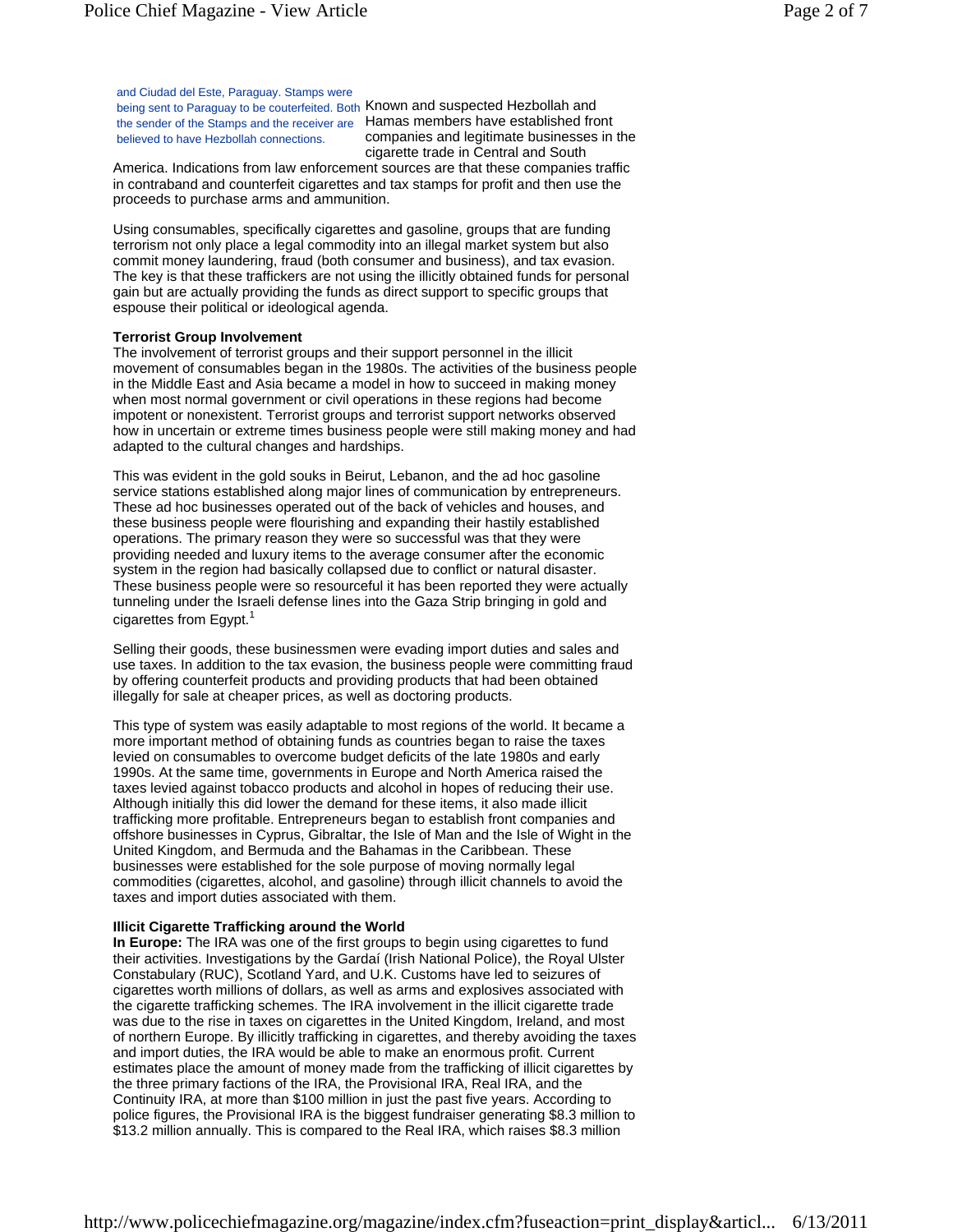annually, as well as the Loyalist Volunteer Force, which raises \$3.3 million and the Ulster Volunteer Force (UVF), which raises \$2.5 million annually. A senior police officer in Northern Ireland stated that the Real IRA now resembles a criminal organization that sometimes carries out acts of terrorism rather than a terrorist group that has to dabble in crime.<sup>2</sup>

In keeping with a current trend in terrorist financing, dissident Irish republicans have joined forces with criminals in Britain to raise millions of dollars through cigarette trafficking and the sale of illegal fuel. According to British police information, the Real IRA has crossed the Irish Sea to Great Britain to expand their illicit operations. A report from a British House of Commons select committee stated that approximately \$30 million was raised annually by paramilitaries on both sides of the sectarian violence in Northern Ireland.

A British Minister of Parliament was reported as claiming that an Irish charity worker, employed to distribute aid in war-ravaged Croatia, was secretly setting up contacts with weapons smugglers in the Balkans. $3$  The charity worker had been known to Garda intelligence for 10 years prior to his post with the charity Irish Aid. The Minister of Parliament went on to state that the charity worker's employment in the Balkans occurred some 10 years after Garda intelligence had identified him as the leader of the Continuity IRA. The deals established in Croatia were an exchange of funds acquired from trafficking in illicit cigarettes for arms and ammunition.

**In the Middle East:** The Kurdish Workers Party (PKK) is involved in the trafficking of contraband cigarettes and tax stamps. In one particular instance in 2000, the Turkish military and Turkish federal police conducted a raid at a PKK safe house, which was suspected of actually being one of the PKK headquarters for eastern Turkey. Initially, the Turkish authorities were expecting to find caches of arms, ammunition, and explosives. But the authorities actually found a gravure printing press for producing counterfeit tax stamps and other forged documentation.

The European Union commission on cigarette smuggling named the PKK as a "Kurdish Terror Network" regarding the group's involvement in the illicit trafficking of cigarettes.<sup>4</sup> The EU Commission report states the PKK made large sums of money marketing smuggled U.S. cigarettes into Iraq across the Turkish border. The EU also alleges that the PKK has been smuggling American brand cigarettes into Iraq, where Saddam Hussein's son Uday would then control the cigarettes. Reports indicate that Saddam Hussein made as much as \$2.7 billion annually after 1991 on the cigarette and oil smuggling business.

Other terrorist organizations that have turned to illicit cigarette trafficking to provide funding are Hezbollah, Hamas, Islamic Jihad, and al Qaeda. Law enforcement research indicates that people connected to al Qaeda are involved in moving contraband cigarettes and counterfeit tax stamps throughout the United States and Europe. Al Qaeda sleeper cells establish legitimate businesses and move the illicit product through the normal domestic market, effectively hiding their operations in plain sight.



Counterfeit Marlboro cigarettes, with affixed counterfeit California cigarette tax stamp. The cigarettes were part of shipment traveling from China to Los Angeles and were intercepted in Vancouver, Canada, by Canadian Customs.

**In the United States:** An ATF investigation initiated in 1996 with the Iredell Sheriff's Department in North Carolina illustrates the illicit cigarette trafficking in the United States. This case involved a cigarette trafficking scheme in North Carolina, a low tax state, from which millions of dollars' worth of cigarettes were smuggled to Michigan, a high tax state. The defendants, 25 in all, were moving cigarettes by rental vehicles from Charlotte to Detroit to sell on the streets. Proceeds were then transferred by wire and by courier to bank accounts in Beirut, Lebanon. Portions of the proceeds were used to provide material support to the Hezbollah international terrorist organization in Lebanon. In 2001, a federal grand jury in Charlotte indicted the 25 persons for money laundering, cigarette trafficking, conspiracy, and immigration violations. To date, 20 defendants have been

convicted for violations of the Contraband Cigarette Trafficking Act (CCTA), conspiracy, money laundering, and immigration violations. In addition, three of those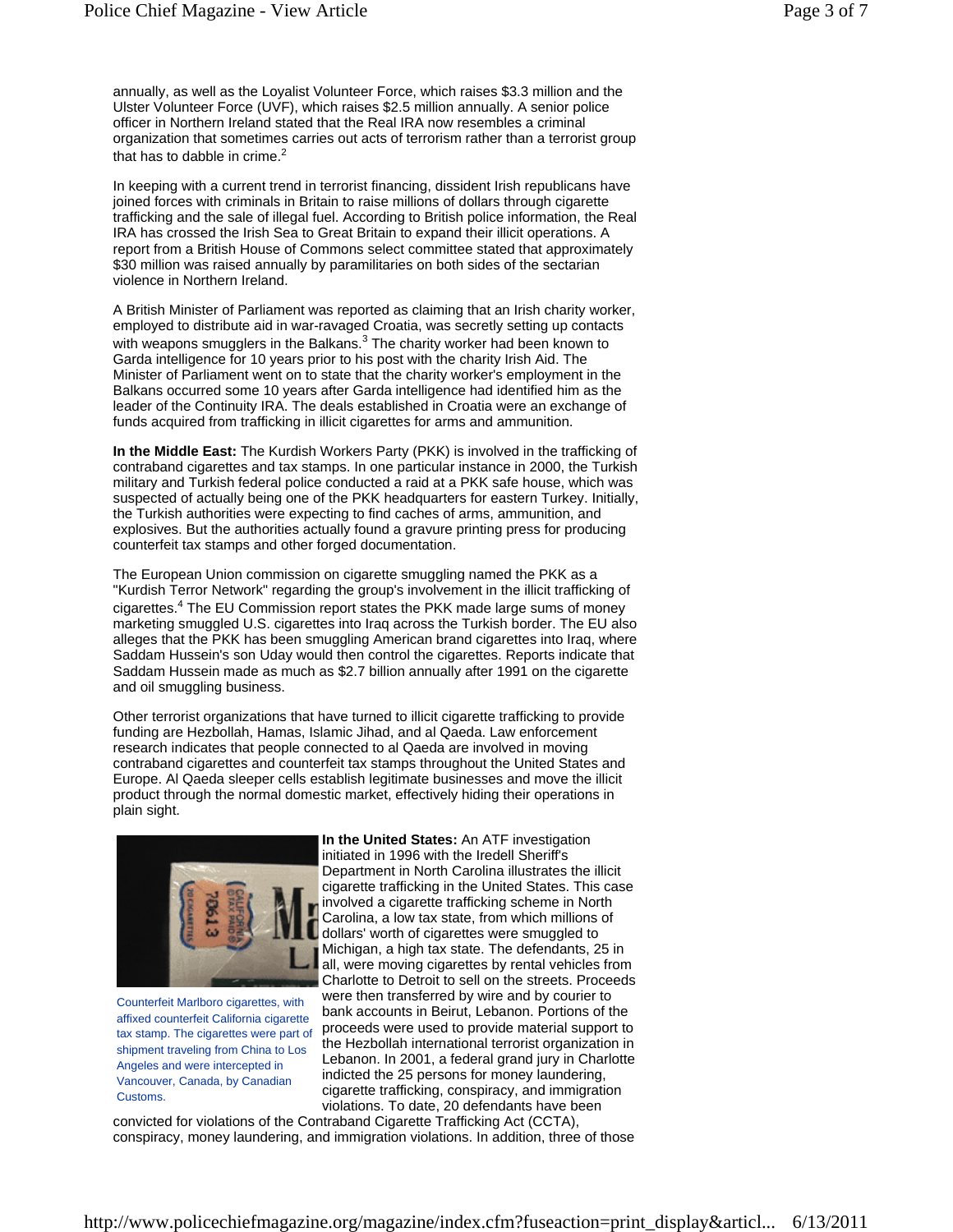defendants were found guilty of providing material support to a terrorist organization (Hezbollah). Five defendants remain fugitives. This investigation resulted in seizures of cigarettes, real property, and currency worth close to \$2 million dollars.

In another investigation into the trafficking of contraband cigarettes prior to the traumatic events of September 11, 2001, ATF discovered that a convicted cigarette trafficker was tied directly to Hamas. During the execution of search and arrest warrants, the suspect stated, when asked about the identity of a person in his residence, that the man was his cousin and that he was in Hamas, and that he had come to the United States to escape from the Israelis.



**On the Internet:** In addition to the interstate and international trafficking of illicit cigarettes for profit, research indicates that the terrorist groups are beginning to get involved in the Internet sales of cigarettes. The Internet is a busy marketplace, and operating an Internet site doesn't require sellers to establish a business within the United States or Europe. People or groups that operate Internet-based cigarette sales can set up operations in places such as Gibraltar or the Colon Free Trade Zone and sell their contraband cigarettes in any state within the United States or any country in the world without actually having to be present in the

Counterfeit Marlboro state or country. Internet sales of cigarettes are robbing states of cigarettes purchased millions of dollars annually. Current laws are not designed from a Web site operated out of New violation of the current law (known as the Jenkins Act) is a York State, during an misdemeanor and is difficult to prosecute in a federal court when ATF undercover buy. other criminal charges are not viable. specifically to regulate the Internet sales of cigarettes. The

## **Economics of Illicit Cigarette Trafficking**

Just what are the economics associated with terrorist involvement in the trafficking of illicit cigarettes? First, of course, are the funds that are lost by the states and the federal government due to the trafficking. It is estimated by state and federal tax authorities that by the year 2005, the combined state losses due to illicit cigarette trafficking could reach into the billions of dollars. This is critical in today's economy, when the majority of states are experiencing record deficits and are looking to raise the taxes on cigarettes to supplement their budget shortfalls.

Second, the monetary support gained by the terrorist groups from the trafficking can cause much more than fiscal harm to the United States and its allies. With the funds received from the trafficking of illicit cigarettes, terrorist groups can purchase more arms, ammunition and explosives and use them against the United States and its interests, putting U.S. citizens at risk, as well as providing for a climate of fear around the world. Law enforcement intelligence, as well as credible open source information points to a definite benefit to terrorist groups from the illicit sale of tobacco.

To fully understand how terrorist funding is being supported by illicit cigarette trafficking it is necessary to fully understand the methodologies involved, as well as the various schemes used to traffic the illicit cigarettes. In addition, to fully combat the growing problem of illicit cigarette trafficking, law enforcement must be proactive in its investigations, including recognizing the current and future trends regarding illicit cigarette trafficking.

## **Methodology**

A key to the current methodology of the terrorist groups and people that provide them with material support is provided in the earlier reported statement by a senior police officer from Northern Ireland. He said the Real IRA is "looking more and more like an organized crime group that also conducts terrorist acts, rather than a terrorist group that conducts criminal acts." This statement is key because it reveals the new face of terrorism.

> Terrorist groups, on the whole, have changed their face within the past decade. With the integration of world markets and the push for a more equal global trading system, terrorist groups have also shifted their focus to infiltrate the ever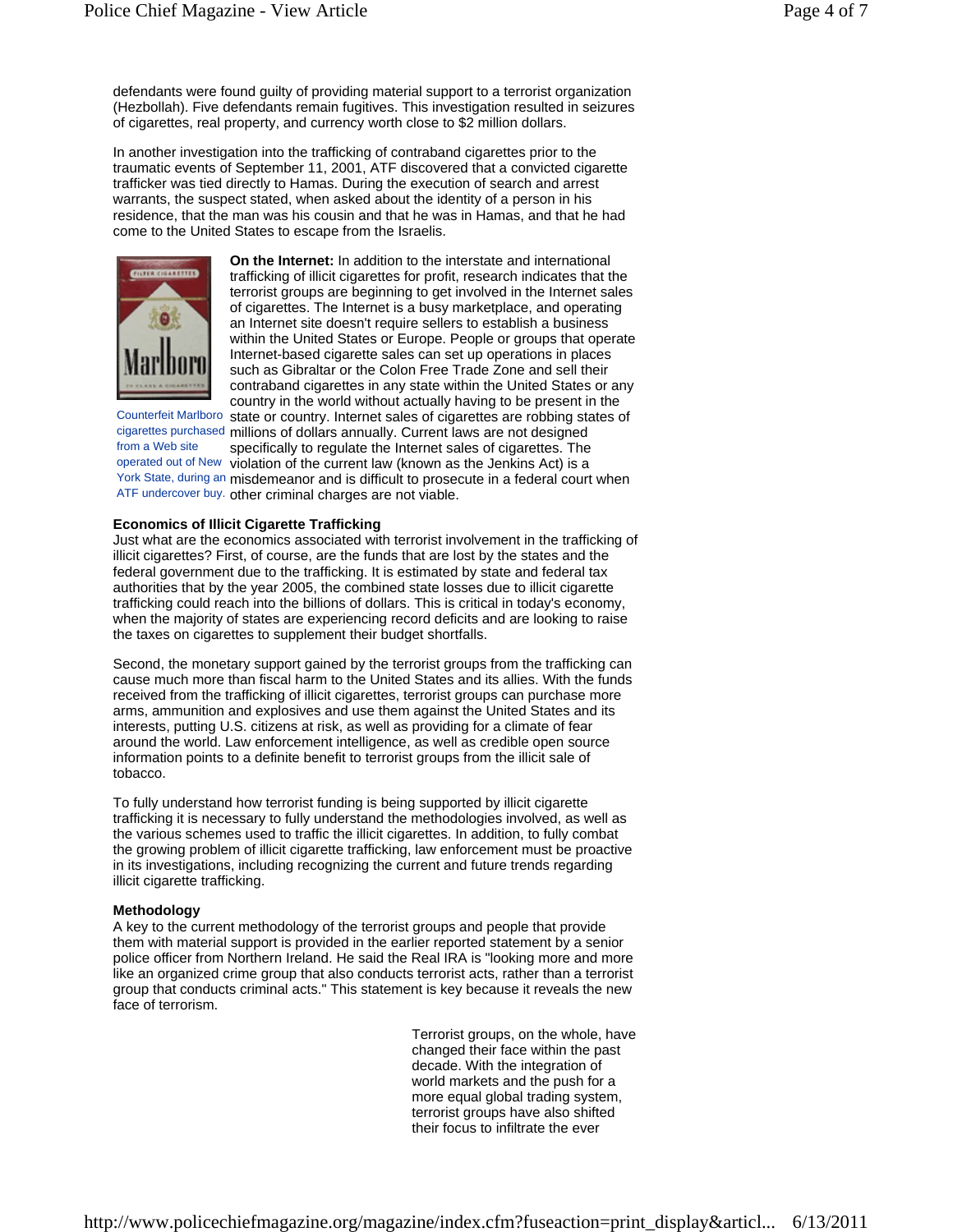

Counterfeit Michigan cigarette tax stamps. This sheet is one of hundreds, each representing thousands of couterfeit tax stamps, obtained during raid conducted in the Dearborn, Michigan area.

expanding global trade and world markets. The new face of terrorism does not include the traditional organizations or enterprises of the past. The new face is totally different. It is more goal-oriented, and it has no problem integrating perfectly legal enterprises with criminal or illicit enterprises.

T. R. Young stated that organized crime is a growth industry in the United States. His view is that organized crime constitutes between 10 percent and 25 percent of the gross national product.<sup>5</sup> With these figures, it is easy to understand why terrorist groups are beginning to act and operate in

ways that are strikingly similar to organized crime. Organized crime's influence in world politics, world trade, and arms proliferation has grown tenfold since the opening up of Eastern Europe. It is no wonder many terrorist groups are working practically hand-in-hand with organized crime in order to obtain material and financial support for their organizations.

In many aspects the material support to terrorist organizations is based upon ethnic or cultural connections. With this in mind, both Europe and North America have seen a rise in immigrant involvement in criminal acts, including money laundering and fraud. Europe is having an extremely difficult time combating the amount of crime perpetrated by Albanian, Asian, and Russian organized criminal groups. The United States, although experiencing a decline in traditional organized crime groups such as the La Cosa Nostra, has seen a large rise in the amount of organized criminal groups ethnically tied to the Middle East and North Africa.

#### **Establishment of Illicit Operations**

How then do these "businesspersons" establish themselves in the United States? What allows them not only to succeed but also to expand their operations?

The general order of establishment is for the "family" to emigrate from their homeland singly but as part of a line of emigrants. They eventually become immigrants in Europe and North America and establish themselves and their family in retail and wholesale business ventures. In order to establish the business operations in the United States, the head of the family will usually immigrate to establish a retail sales or import-export trade business. The one uncompromising rule in the initial establishment is that it must be a male, which is the cultural norm for populations residing in southeast and southwest Asia and the Middle East. While there may be members who are not directly tied to the family, the norm is for family members to actually operate the business. In the case of the Middle Eastern criminal enterprises, the family will generally include fathers, sons, male cousins, uncles, and brothers.



Templates for printing counterfeit Chicago/Cook County and Illinois State cigarette tax stamps. The templates

#### **The Schemes**

There are various schemes used to traffic in illicit cigarettes. Some of the more obvious or most common schemes are trafficking from a lowtax state to a high-tax state, Internet and mail order sales, theft and hijacking, import-export operations, and counterfeiting cigarettes and tax stamps. Many of these schemes are used domestically and internationally and are often used in conjunction with other schemes. It's also not unusual for criminals to switch back and forth among schemes in an attempt to evade law enforcement scrutiny.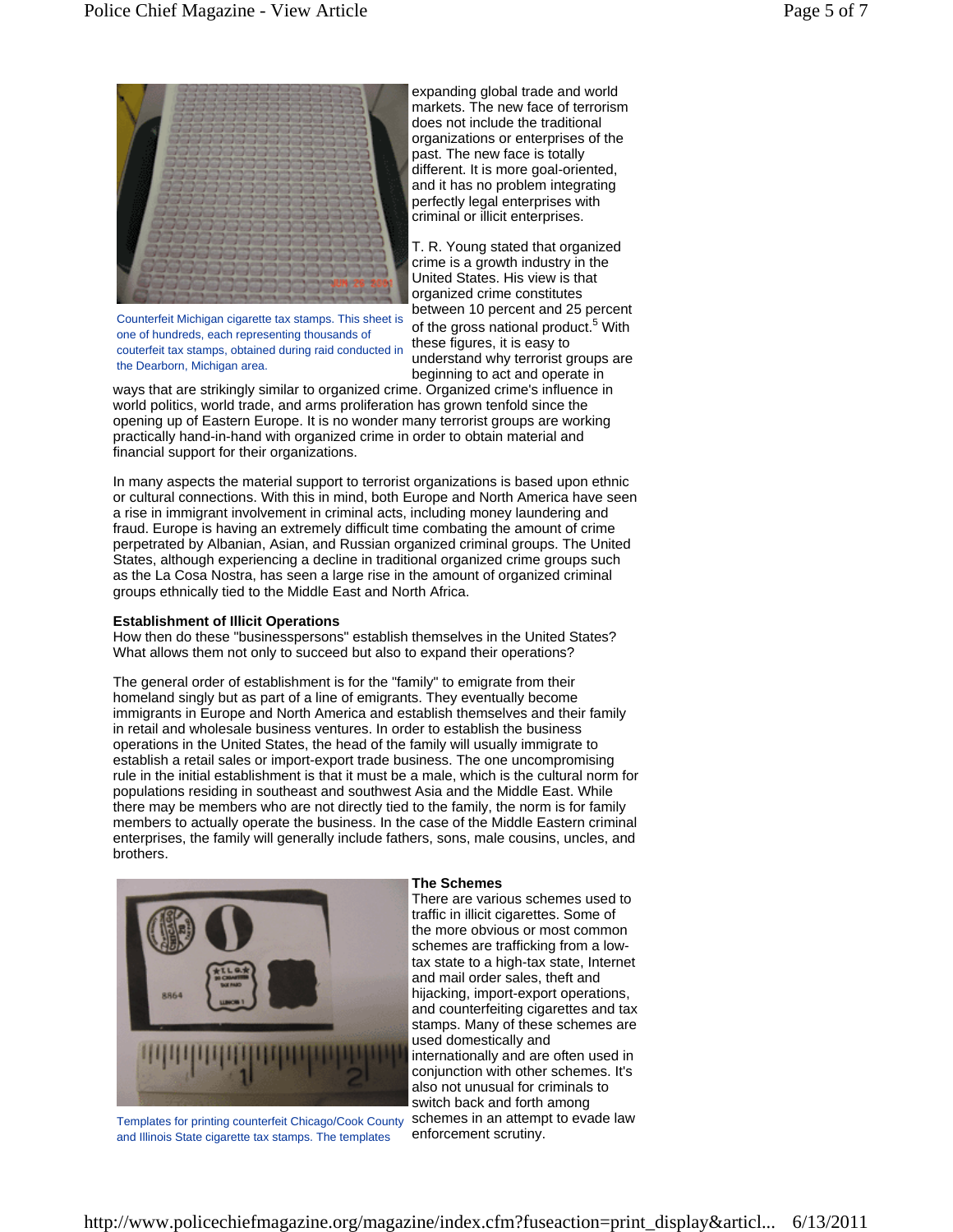were recovered from a suspect who traveled from the

Chicago. Had the stamps been used, Chicago/Cook County and Illinois State would have been defrauded out of nearly \$5 million in uncollected tobacco tax revenue.

West Bank in Israel to Amman, Jordan, and then flew to These are the trafficking schemes of choice among terrorist groups and the people that support them. The groups know it is important to be flexible. More than one scheme can be used depending on several

factors including market forces and law enforcement scrutiny. Under pressure or scrutiny, it is common for the groups to turn to other crime or go underground. Once they come under scrutiny for cigarette trafficking, they will change to something else, such as gasoline fraud, food stamp fraud, and psuedoephedrine trafficking.

The sources of the illicit cigarettes come from several areas. They come from lowtax states, from a foreign free trade zone, from a customs bonded warehouse, from certain Native American reservations, from stolen or hijacked shipments, and from manufacturers of counterfeit cigarettes overseas.

## **Trends**

Estimates from the various state tax officials show a decline of approximately \$1.4 billion in revenue collection due to illicit cigarette trafficking. This figure, which is a 2001 estimate, shows just how lucrative cigarettes have become. Many states are reporting revenue losses; in 2001 nine states' combined loss was approximately \$850 million. An IRS study has shown that, combined, states show over \$1 billion in losses to non-taxed sales of cigarettes. To compound the problem, states continue to raise cigarette taxes as an easy way to raise needed revenue.

Just as with the organized crime groups of the past, terrorist organizations are drawn to illicit cigarette trafficking due to the possibility of large profits for little work. With the variations in state taxes levied on a pack of cigarettes nationwide, the illicit trafficker can make millions of dollars a year.

Indications are that terrorist involvement in illicit cigarette trafficking will grow. Each state that raises its cigarette taxes is a new prospect for illicit profits gained by trafficking in cigarettes.

In addition, the current relationship between terrorist groups and criminal groups will continue to grow. With the amount of profits obtained through illicit cigarette trafficking both types of organizations can benefit. This problem will not simply go away. The organizations and support mechanisms are fully entrenched in illicit cigarette trafficking operations. In some instances, the trafficking of illicit cigarettes are their only known means of support.

<sup>1</sup> Stephen Farrell, "Smugglers' Tunnels Undermine the Israeli Security Cordon," The Times (London), May 20, 2002.

<sup>2</sup> "Ulster Cigarette Smuggling Shock," Belfast Telegraph (Belfast, Northern Ireland), December 21, 2000.

<sup>3</sup> Donna Carton, "Aid Worker Used Balkan UP Weapons Pipeline for Mercy Mission to Set Rebel IRA Terrorists," Sunday Mirror (London), December 17, 2000.

<sup>4</sup> "The PKK Is a Terrorist Organization," Turkish Press Summary, March 27, 2002.<br><sup>5</sup> T. P. Young, Secarad Mini Jectures, The Red Feather Institute, September 1999. T. R. Young, Socgrad Mini-lectures, The Red Feather Institute, September 1999, http://www.rf-institute.com/lectures/047techcrm3.htm.

From The Police Chief, vol. 71, no. 2, February 2004. Copyright held by the International Association of Chiefs of Police, 515 North Washington Street, Alexandria, VA 22314 USA.

**Return to Article** 

send to a friend  $\triangledown$ 

The official publication of the International Association of Chiefs of Police.

The online version of the Police Chief Magazine is possible through a grant from the IACP Foundation. To learn more about the IACP Foundation, click here.